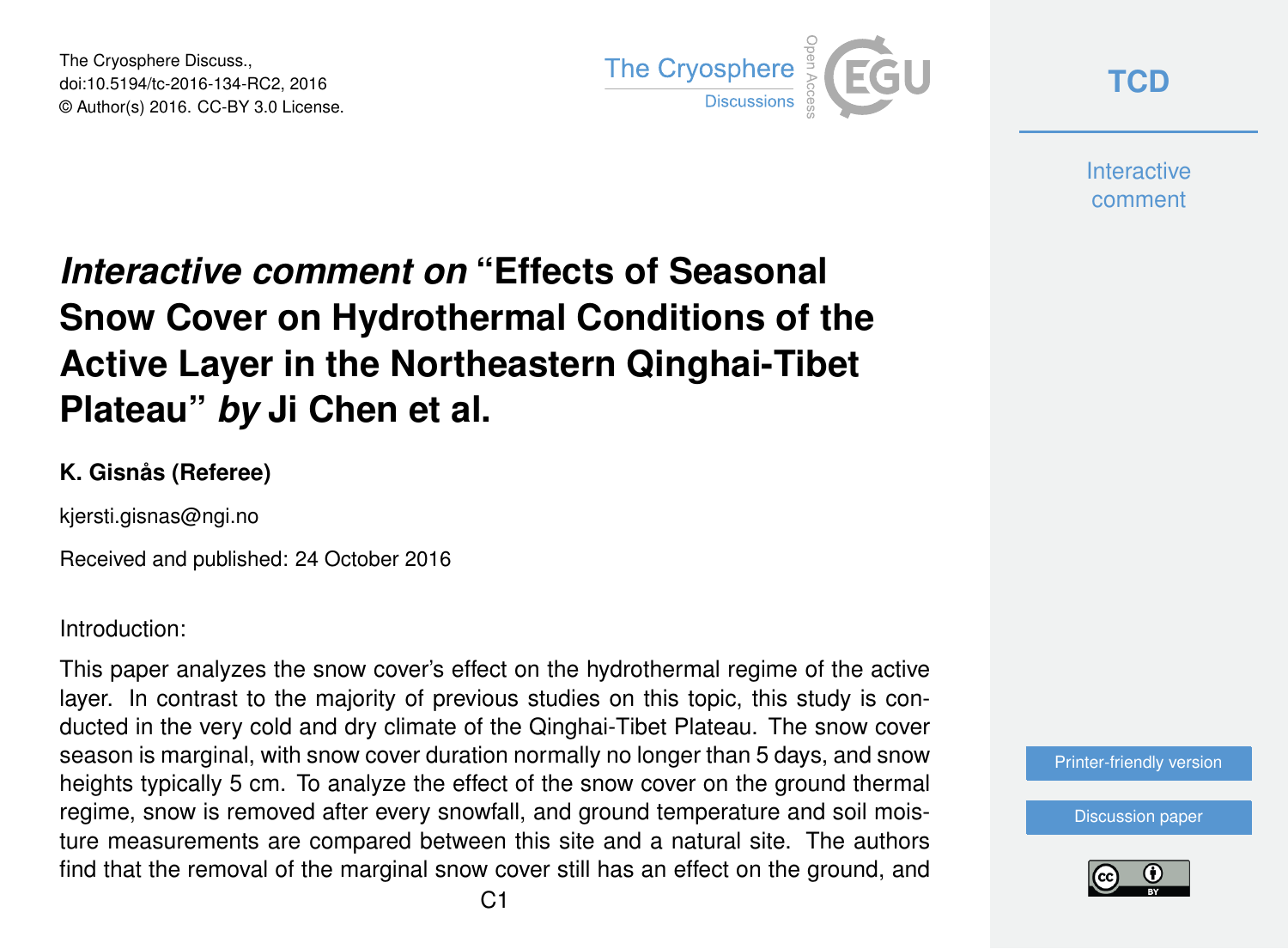drying and cooling of the ground is observed at the snow removal site.

This study addresses a topic much investigated before. The climate of the study location, however, is very different from the environmental setting of most other studies of this type, making the study both interesting and an important scientific contribution. The very short duration of snow covered ground and very shallow snow cover results in other dominating effects from the snow cover on the underlying ground, and the large amount of field data allows for a detailed analysis of the hydrothermal effects.

Despite this, the paper lacks a logical structure in the argumentation, and it is difficult for the reader to understand the background for the focus of the discussion and the conclusions drawn. The structure and the presentation of the results must be significantly improved, and the results that the statements in the discussion are founded on must be highlighted and presented in a clearer way. The paper in its current form is difficult to evaluate with respect to the scientific content of the discussion and conclusion. For this reason, I recommend a major revision of this paper before publishing. A list of general and more specific comments and suggestions to the paper is provided below.

General comments:

1. The introduction chapter includes a very detailed literature review. I recommend to shorten this part, and only include the background necessary to put the paper in a larger context. Highlight why this study is unique and needed in context of previous studies on the same topic in the introduction, but avoid starting the discussion here. Rather move parts of it (with many of the references) to the discussion chapter where you discuss the results in relation to previous findings.

2. I miss a presentation of the objectives in the paper. Please include clear objectives, e.g. in the last paragraph of the introduction chapter.

3. The different observation periods for each variable is confusing for the reader. Please make a figure or table illustrating the period of measurement for each vari-

#### **[TCD](http://www.the-cryosphere-discuss.net/)**

**Interactive** comment

[Printer-friendly version](http://www.the-cryosphere-discuss.net/tc-2016-134/tc-2016-134-RC2-print.pdf)

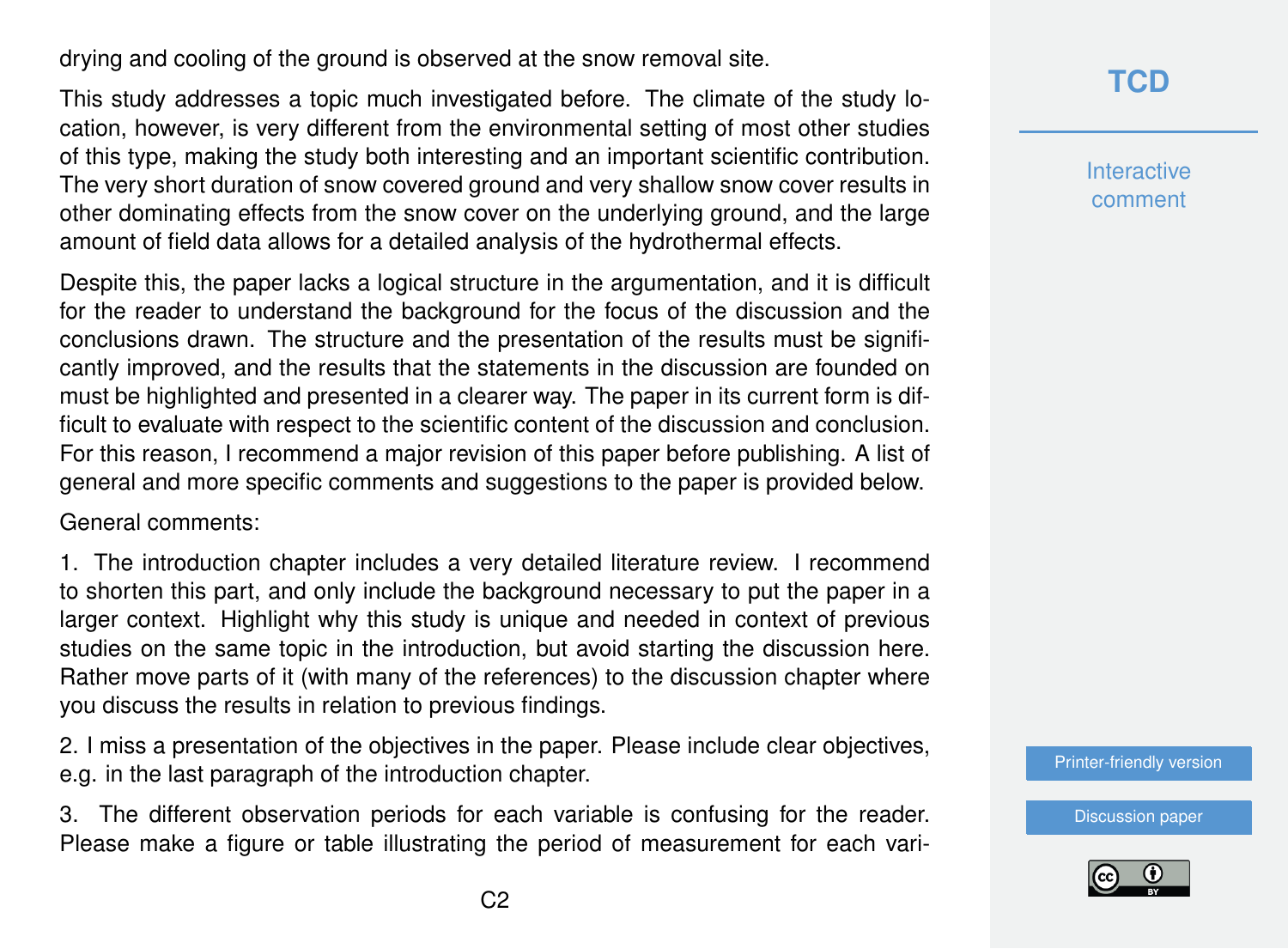able/instrument, e.g. as a timeline of observations. In addition, I cannot find explicit information on the period when the snow removal is done. I assume this was done for the entire period 2012 to 2015? This is crucial information in this paper! Please specify.

4. The authors state that the temperatures at NSS are warmer than at SRS over a calendar year, and suggest that removal of the snow has a cooling effect on the ground. However, I miss a clear quantification of the difference between the sites and how this changes with time, supporting these statements. Does the difference increase by each year? Functions of running mean annual temperatures of some selected temperature loggers (depths) would be useful, as well as MAGT for each year at each site.

5. How can the ALT be determined with an accuracy of mm in the range 3.4 - 3.6 m, when the soil temperature measurements are only located at 3 m and 4 m depth? These depths are derived from (I assume linear?) interpolation of the temperature logger data. Because of variation in ice content and ground material this may not be entirely true, and the use of mm precision does not make sense. The ALT derived from interpolation can therefore not be used to differentiate the change in ALT between the two sites. I would say it could perhaps give an indication of ALT thickness within 10 cm, but it has to be noted in the paper that this is an approximation. By this you could still say that ALT at both sites are increasing, but you cannot differentiate the ALT change. In order to assess the differences between the sites, please compare observed temperatures at 3 and 4 m depths between the sites.

6. The actual effect of the snow removal on ground temperatures is not clear to the reader (see points 5 and 6). It is therefore also difficult to follow the discussion of why snow removal has a cooling effect. However, IF the effect is cooling at SRS compared to NSS, the discussion must focus on establishing the cause of this effect. Is the reason a change in thermal insulation, albedo, efficiency of longwave radiation exchange, energy lost to snow melt or infiltration of meltwater/soil moisture (see e.g. summary in Zhang, 2005)? In most areas with a developed snow cover the first effect (thermal insu-

### **[TCD](http://www.the-cryosphere-discuss.net/)**

**Interactive** comment

[Printer-friendly version](http://www.the-cryosphere-discuss.net/tc-2016-134/tc-2016-134-RC2-print.pdf)

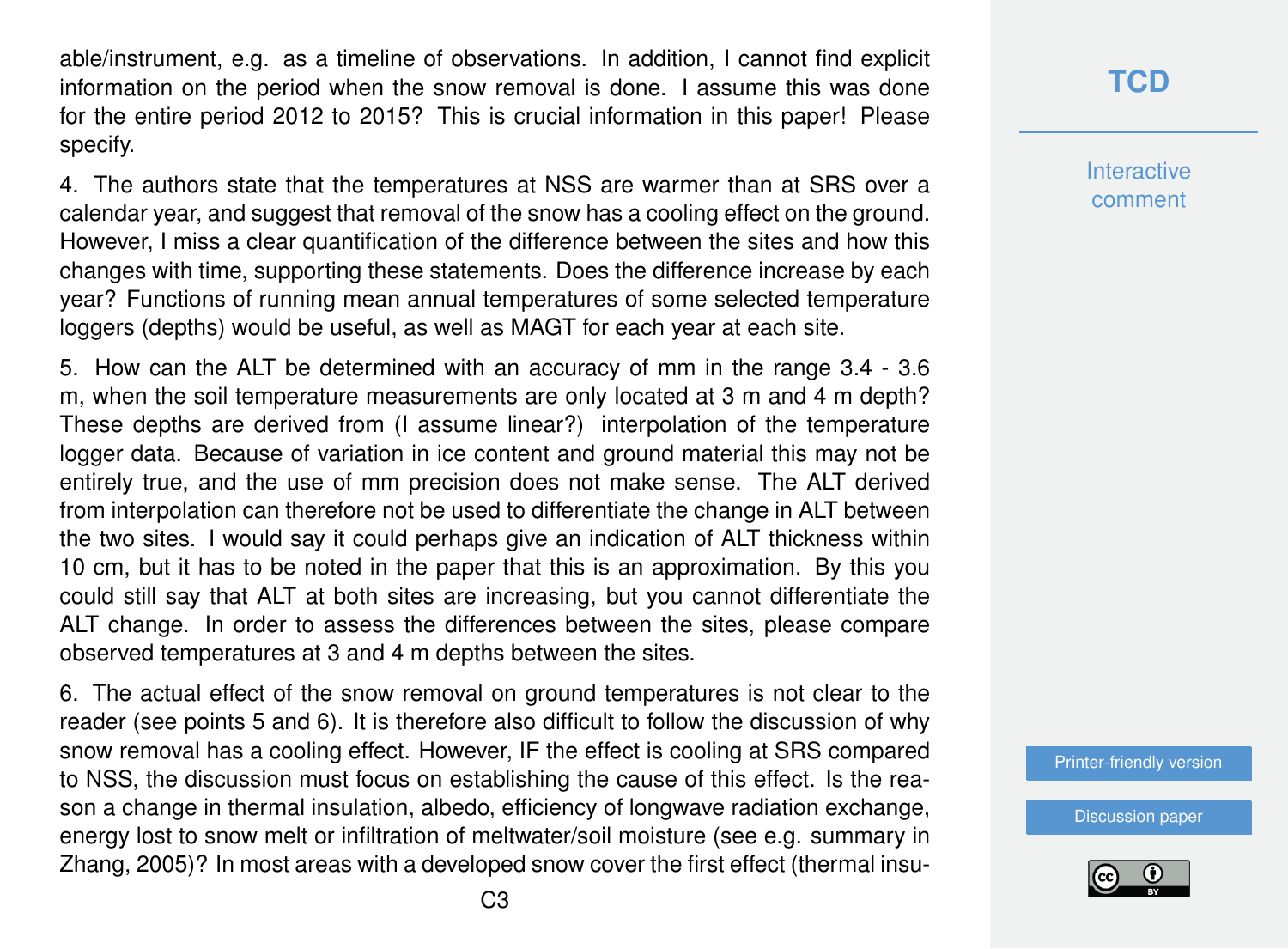lation) would dominate, and the result of snow removal would be cooling of the ground. However, as the authors correctly highlight, a 5 cm thick snow cover is normally considered too thin to have an insulating effect on the ground. Still, the authors spend most of the paper discussing whether the thermal insulation from snow is the reason for the cooling effect. As a reader, I would really doubt that this is the case, and therefore it is crucial that you support this discussion with observations. The most obvious would be to compare hourly temperature observations from the air to the uppermost logger (5 cm) in both boreholes. In this way you could see if there is a pronounced dampening of the daily temperature amplitude after a snowfall at 5 cm depth at the NSS site, and not at the 5cm observations at the SRS site.

7. The entire discussion and logical structure behind arguments has to be improved throughout the paper. It is difficult for the reader to relate the discussion around effects to the presented results. The soil moisture data presented in Figure 10 shows interesting results, with a general drying of the SRS site. There is rapid decreases at some of the depths, which has to be commented upon. What is the accuracy of these observations? The authors also link the drying of the ground to reduction of melt water infiltration and increase of evaporation at the SRS site. This seems very likely, but I miss the explicit link from this to the thermal effect it would have on the ground. In general, a soil with less moisture would reduce the exchange of latent heat, as latent heat from freezing of soil moisture is a large energy source, while melting of ice is a similarly large energy sink. Over a year the latent heat energy in and out of the system would be equal, if the soil moisture is not changed. However, in this case there is a gradual drying of the ground at the SRS site during the period, potentially resulting in more melting and evaporation than freezing of water during one year. This would be an energy sink and consequently cool the ground. The authors comment both of these effects, which seems very likely in light of the observed soil moisture data. Still, the authors spend more time discussing the effect of thermal insulation in the discussion chapter. This seems strange, as the presented data indicate that the reduced latent heat effect from drying of the soil may be an explanatory factor, and there are no results

### **[TCD](http://www.the-cryosphere-discuss.net/)**

**Interactive** comment

[Printer-friendly version](http://www.the-cryosphere-discuss.net/tc-2016-134/tc-2016-134-RC2-print.pdf)

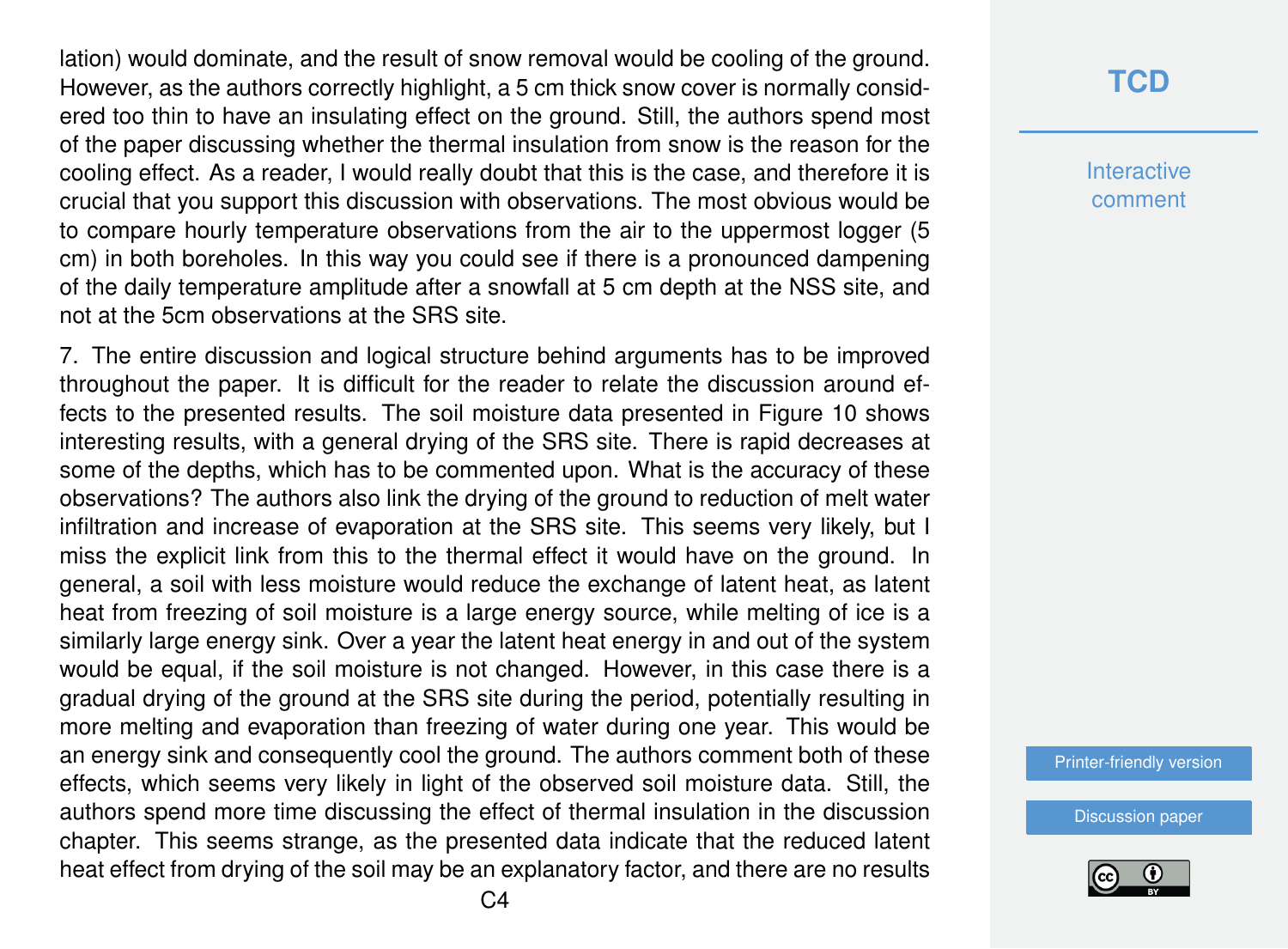demonstrating that the thermal insulation from the snow cover play a major role.

8. In Figure 4 you present the relative humidity observations. However, these are used only to give the average annual relative humidity. It would be nice to connect these observations to the discussion of the effect of increased evaporation in chapter 4.2.

9. The paper would benefit from a better structure and consistency. Some results are mixed into methods chapter (line 138- 146 and line 159-161). The logical structure of the discussion points also has to be improved. Please refer to the results when you discuss them, and ideally quantify the finding, i.e. not only refer to "a cooling effect", but give how much cooling compared to reference site.

10. Please keep a consistent time format throughout the paper. At least four different date-formats are used in figures and in the text. Please clear this up!

11. Figure 4 to 6 and also ideally Figure 7 should be presented together (in the same figure or below each other at one page) with the same date format so that the data can be related to each other! Now they represent different periods of observation, all have different date format, and they are not in the same figure.

12. The text would benefit from a simpler and clearer language. Some sentences are lengthy and could be simplified. This may partly be a language problem, but the general content could also be sharpened.

Specific comments:

Line 21: "Maybe" in the abstract is a bit vague. Rather use "likely", or "we believe". This is also valid for the conclusions (point 3, L 524).

Line 21: What do you mean with "the delay of snowfall time in autumn"? Please clarify, and relate it to the physical process – does this also refer to the insulating effect of snow, or other effects?

Line 53: Change into "Low thermal conductivity of snow". Delete coefficient. What do

**Interactive** comment

[Printer-friendly version](http://www.the-cryosphere-discuss.net/tc-2016-134/tc-2016-134-RC2-print.pdf)

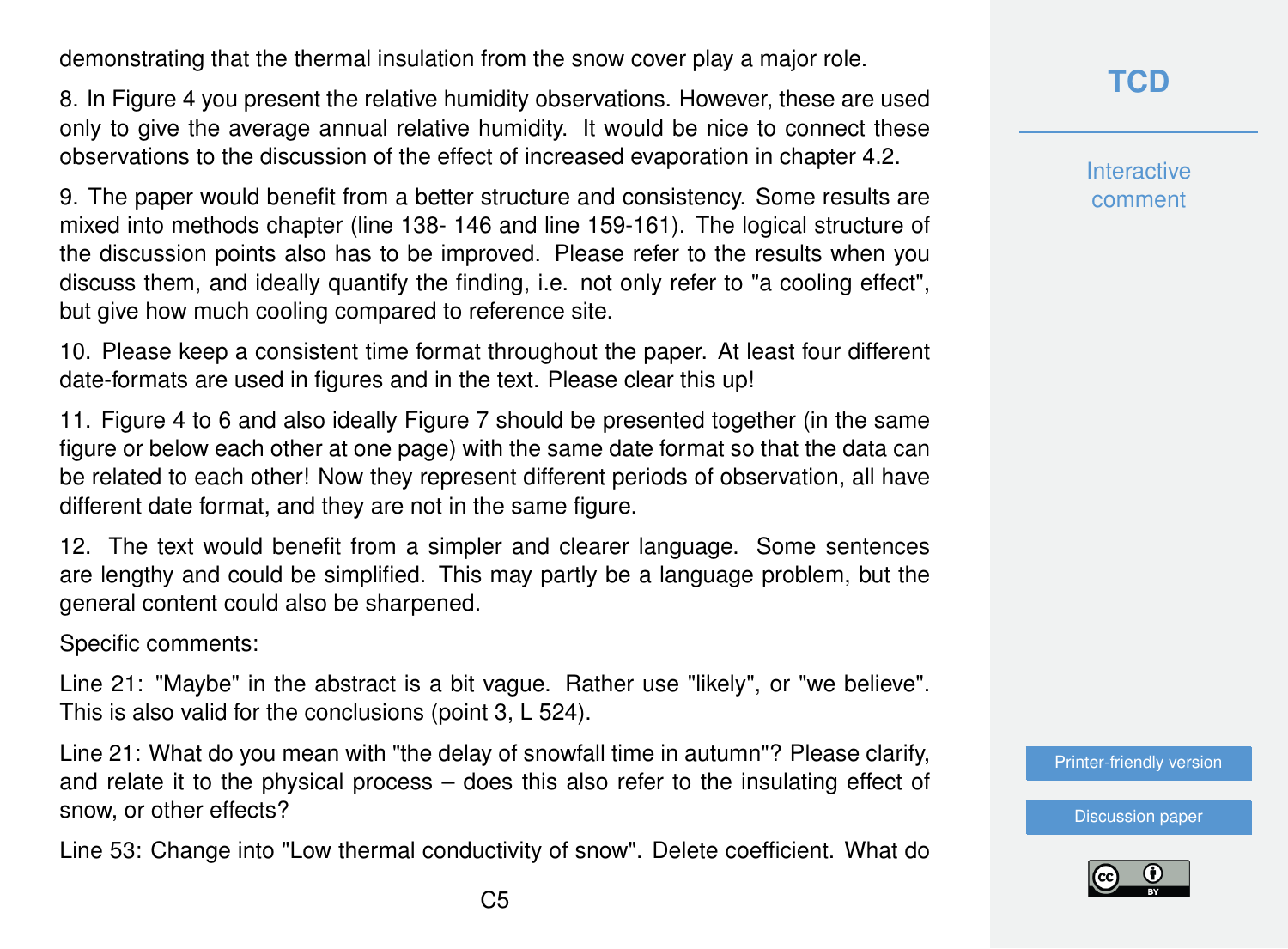you mean with "The Alps"? The Swiss Alps?

Line 58 – 85: Why is the observed effect, given in degrees C, of variation in snow depths higher in some areas than in others? I would expect this to be directly coupled to the climate (very cold winters or maritime mild winters?) Since snow cover with a critical thickness (typically 60-80 cm depending on the snow properties) disconnects the ground surface temperatures from the air temperature due to very low thermal conductivity, it follows that the difference in ground temperatures between a site with 40 cm snow and a site with 80 cm thick snow is closely related to the air temperature. A very cold winter would result in a large difference, while a warmer (maritime) winter with temperatures close to 0<sup>°</sup>C would result in less difference.

Line 56: Thermal conductivity is normally given as W/m K, or better W m-1 K-1, where Kelvin is denoted with capital K. The latter notation is used later in the paper; please be consistent. Also clarify the meaning of "d" in W/m K d. If this is temporal rate change of thermal conductivity per day, change into W/m K day or W m-1 K-1 day-1.

Line 77: Here I would also refer to Haeberli and the "Bottom temperature of snow" (BTS)-method.

Line 89 and 90: What is the permafrost "shell"? Please clarify.

Line 92-94: I guess there are also several newer models developed for this purpose. Is there a reason why you mention this old one in particular? If not, please remove.

Line 98-99: I don't understand the meaning here. Do you mean "a wide distribution of snow depths"?

Line 100: snow covered days

Line 100-101: gradual increase in the height of the stable snow cover

Figure 1b: This figure does not tell much. Either leave out and give distance between the sites and the elevation in the text, or include some background information on

# **[TCD](http://www.the-cryosphere-discuss.net/)**

**Interactive** comment

[Printer-friendly version](http://www.the-cryosphere-discuss.net/tc-2016-134/tc-2016-134-RC2-print.pdf)

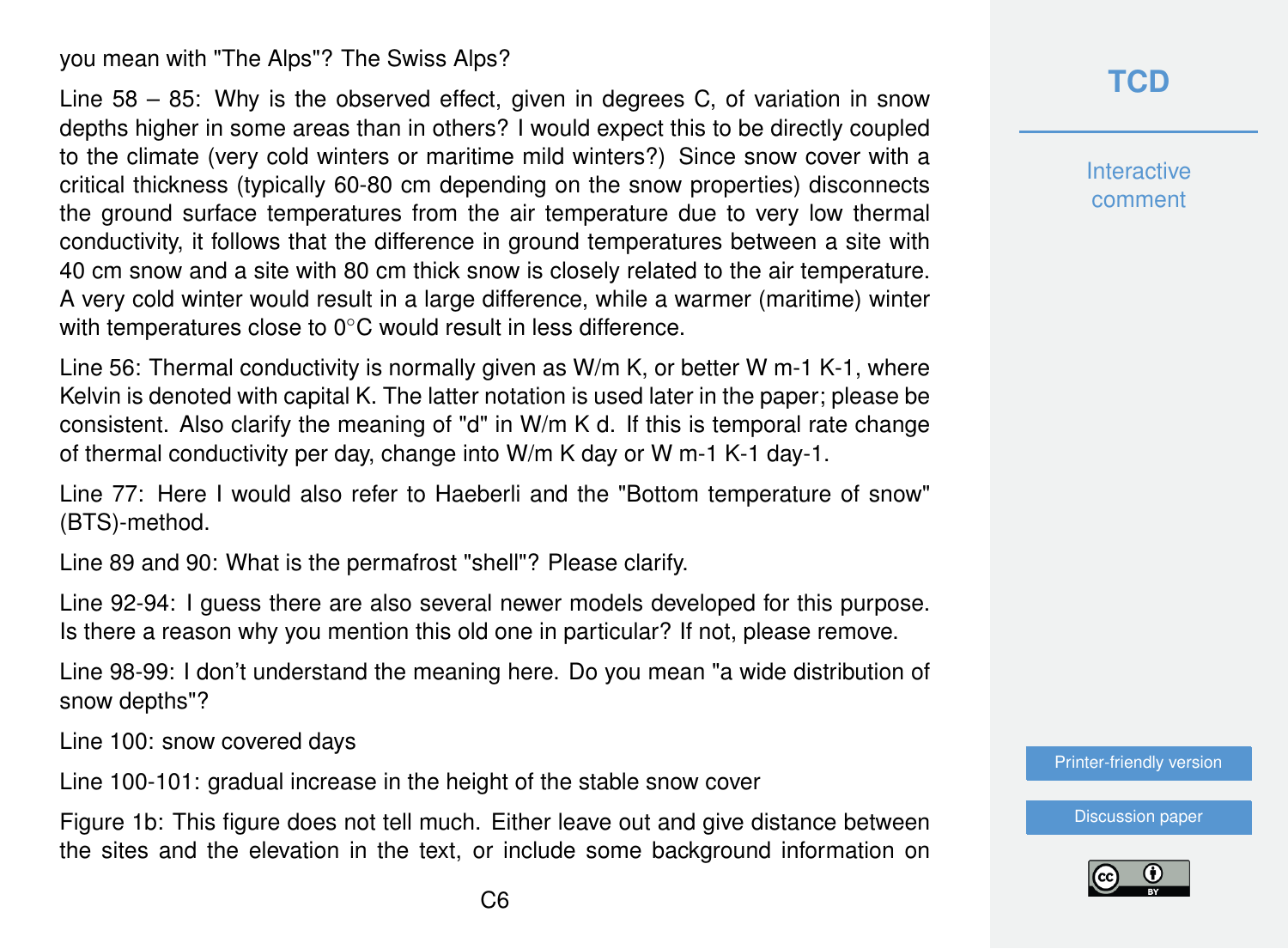vegetation type or similar.

Line 131: suggested change: "average annual temperatures"

Line 142: propagation depth at the snow site

Line 138 – 161: The description of the monitoring site (2.1) is quite lengthy. This is partly due to results mixed into the methods chapter (e.g. line 159 – 162). Avoid this and be more concise.

Line 177-178: This sentence does not fit in the methods chapter.

Line 186-188: This is an important part of the method (the removal of snow) which is hidden away.

Line 201 – 208: This information is included in the table, and it is therefore not necessary to repeat it in the text.

Line 274: What is "thawing and freezing process curves"? Please be more precise, e.g.: "continuous plots of interpolated ground temperatures"?

Line 271-278: It is enough to specify how you determine the active layer thickness and the actual thickness; e.g. "Continuous plot of interpolated ground temperatures for the period xx to xx are shown in Figure 7. Here we define the active layer thickness as the maximum depth of the 0  $\degree$ C isotherm (Muller, 1974). From the continuous plots we find that the ALTs of the two sites are xx cm and xx cm in 2013 and xx and xx in 2014."

Line 291 – 296: This part is unclear. Either refer to observations or cite previous studies.

Line 299: Suggested change: "Profiles of seasonal average soil temperatures interpolated between the loggers from 0.5 m to 4 m depths at SRS and NSS are shown in Figure 8. The averages are made over the period 2014-03-01 – 2015-02-28."

Figure 8: Inclusion of the season (e.g. Mar – May) on each plot would make it easier

# **[TCD](http://www.the-cryosphere-discuss.net/)**

**Interactive** comment

[Printer-friendly version](http://www.the-cryosphere-discuss.net/tc-2016-134/tc-2016-134-RC2-print.pdf)

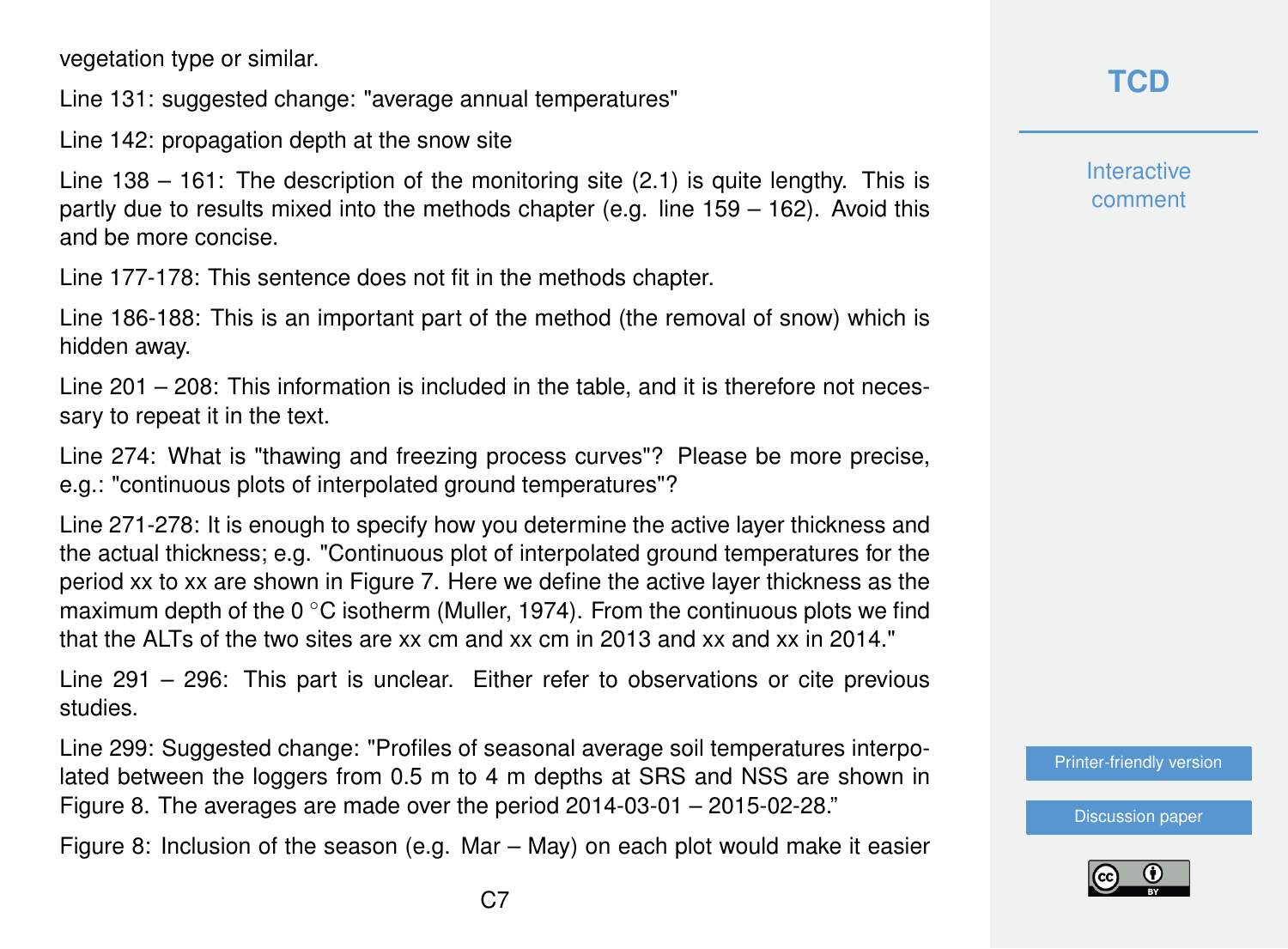to read. Similar x-axis would also make it easier to see the relative variation in temperature differences. In Figure 8f (or in a separate figure) it would be good to also include the evolution of temperatures in the NSS. This would make it easier for the reader to understand if the change in SRS is only due to climatic changes, or if it is due to the removal of snow, and if the initial situation at the two sites where similar or if the variation where as large as in figure 8e also in 2011-2012.

Line 350 – 358: Do you refer to Figure 9 or 10 here? Please specify and make references in the text. Also make sure you highlight interesting points from the figure, and don't reproduce the figure in the text.

Line 371: Do you have a reference on Eq. 1?

Figure 10: Specify that this is soil moisture at maximum thaw penetration (October) each year. Also consider placing this figure together with Figure 9, and indicate the timing of the calculations in Figure 10 with lines in Figure 9.

Line 396-399: Repetition form introduction. Please reduce the amount of redundancy.

Line 399: The ground temperature in the SRS should therefore increase after snow removal.

Line 400 – 403: Repetition. Delete "the thickness of the snow cover was smaller than the critical snow cover thickness" and include "snow removal, while the average soil temperature"

Line 404-405: You state above that thermal insulation from the snowpack is not a dominating effect with snow heights lower than 20 cm. Here you still argument that this could possibly be an effect. Why do you believe so? You have to support this with observations! Again, this can e.g. be done by comparing daily temperature amplitudes in the air and in the topsoil (5 cm depth) before and after snowfall, at the SRS and at the NSS.

Line 407-408: Please include a reference for this statement, or clarify if statement

**[TCD](http://www.the-cryosphere-discuss.net/)**

**Interactive** comment

[Printer-friendly version](http://www.the-cryosphere-discuss.net/tc-2016-134/tc-2016-134-RC2-print.pdf)